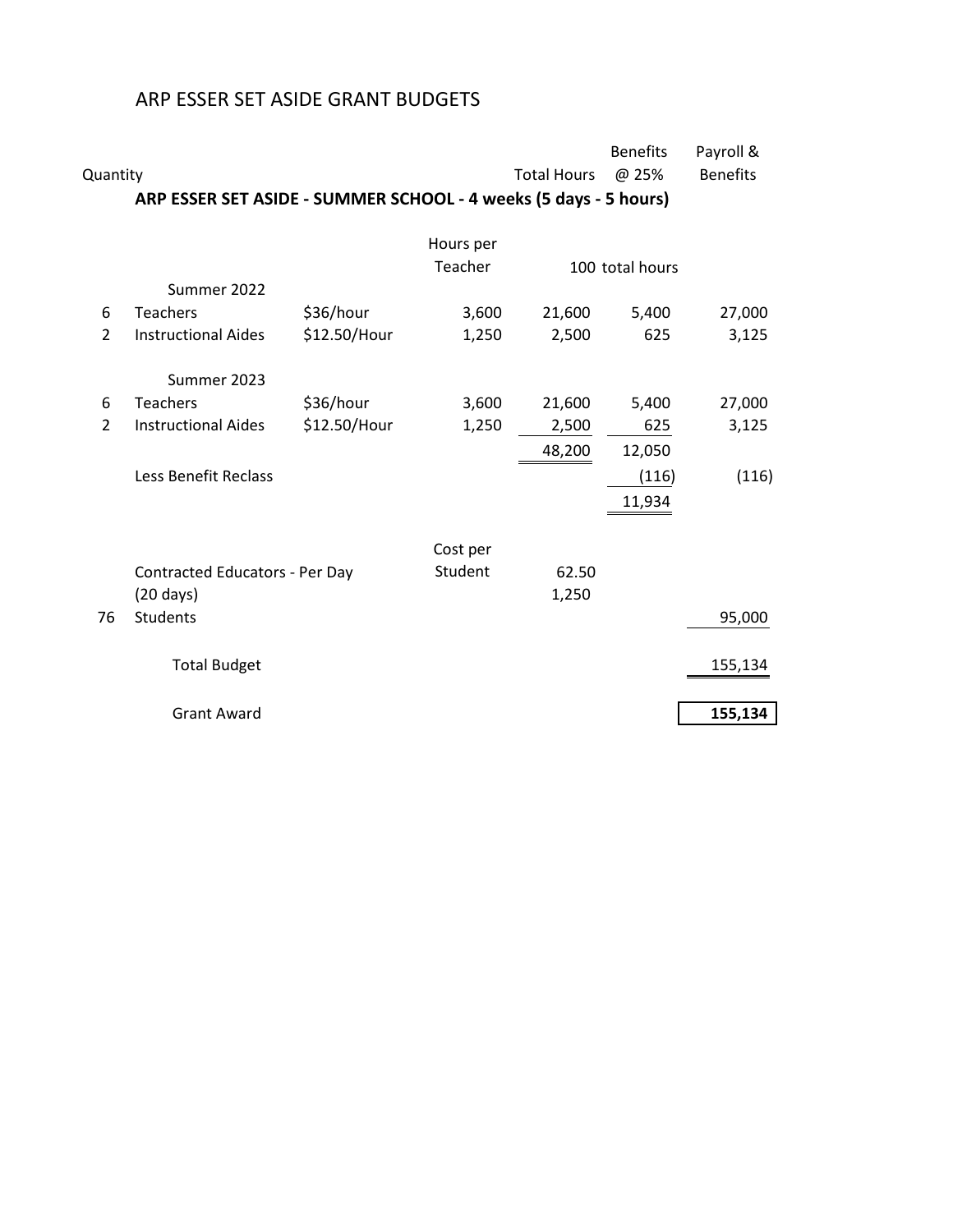## **ARP ESSER AFTER SCHOOL SET ASIDE GRANT BUDGETS**

|   |                    |           | <b>Benefits</b>     |        |         |
|---|--------------------|-----------|---------------------|--------|---------|
|   | 2022-23            |           | Payroll             | 25%    | Total   |
| 8 | Teachers           | \$36/hour | 62,208              | 15,552 | 77,760  |
|   | 2023-24            |           |                     |        |         |
| 8 | <b>Teachers</b>    | \$36/hour | 62,208              | 15,552 | 77,760  |
|   |                    |           | 124,416             | 31,104 | 155,520 |
|   |                    |           |                     | (386)  | (386)   |
|   |                    |           |                     | 30,718 | 155,134 |
|   | Days per           | Hours per |                     |        |         |
|   | year               | Day       | <b>Annual Hours</b> |        |         |
|   | 144                | $1.5\,$   | 216                 |        |         |
|   | <b>Grant Award</b> |           | 155,134             |        |         |